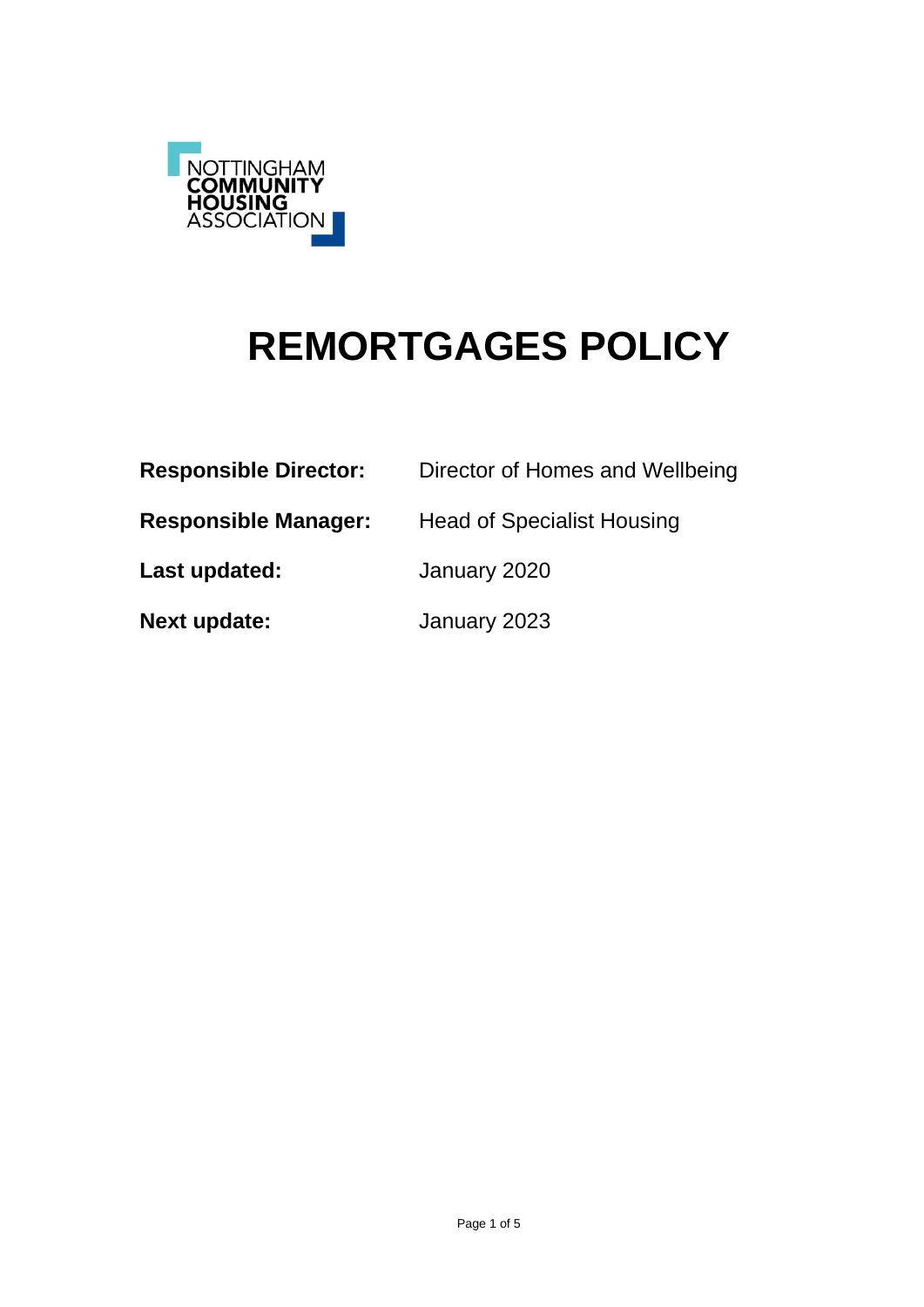## **Remortgages Policy and Procedure**

## **1. Purpose**

- 1.1 The purpose of the Policy and procedure is to ensure a clear and consistent approach to approving applications from shared owners and other leaseholders to remortgage their homes.
- 1.2 The policy details the circumstances under which a request to remortgage should be approved, and those where approval will not be given.

### **2. Background**

There are three changes to a leaseholder's mortgage that require NCHA's approval:

- 2.1 Remortgage moving from one lender to another, without increasing the sum borrowed.
- 2.2 Further Advance staying with the same lender but borrowing an extra amount.
- 2.3 Remortgage and further advance changing lender and borrowing an extra amount

If a leaseholder is staying with the same lender and just changing interest rates, there is no need to obtain the Association's approval.

#### **3. Risks**

- 3.1 The risk of leaseholders over stretching themselves financially and having their homes repossessed due to mortgage or rent arrears.
- 3.2 The risk of leaseholder dissatisfaction if applications for remortgages are rejected.

## **4. Objectives**

This policy aims to meet the following objectives:

- 4.1 To ensure shared owners and leaseholders are able to sustain home ownership financially by allowing them to borrow a maximum of 75% of the value of their share in the home.
- 4.2 To provide an effective customer service to leaseholders wishing to remortgage their homes.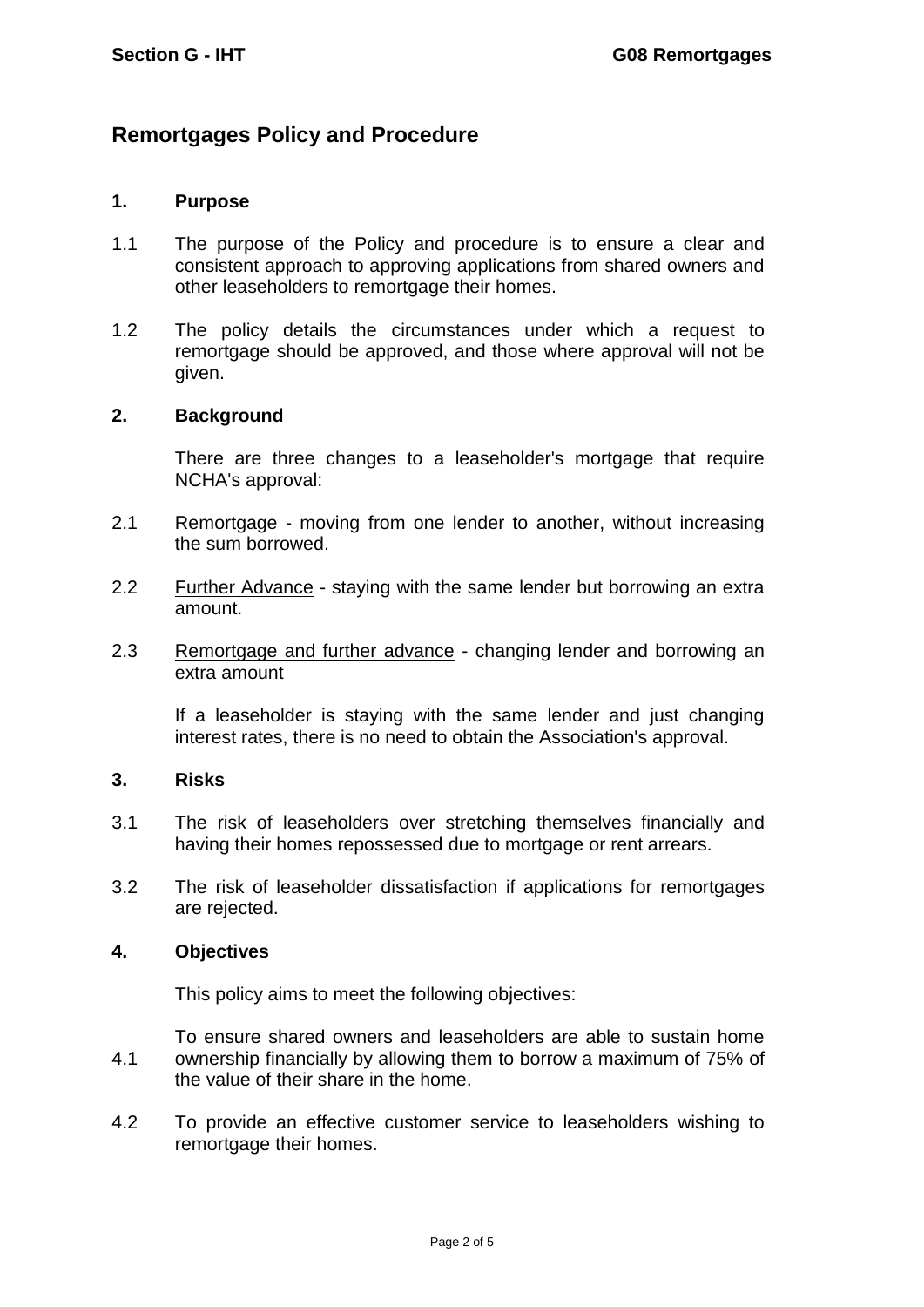4.3 To protect the Association's financial interest in its shared ownership homes by minimising the risk of repossession.

## **5. Process**

- 5.1 **Remortgages**
- 5.1.1 In order to approve an application to remortgage, the following documents are required from the leaseholder:
	- a copy of the mortgage offer from the new lender;
	- written confirmation from the new lender of the current value of the home;
	- written confirmation from the current lender confirming the outstanding mortgage balance (redemption statement)
	- a letter/ e mail from the leaseholder explaining why they want to change lender.
- 5.1.2 The documents will be checked and a written decision will be sent to the applicant within five working days of the receipt of the documents detailed.
- 5.1.3 Most applications to remortgage are likely to be approved. If the decision is to reject the application, full details of the reason for the rejection must be given in the letter.
- 5.1.4 Depending on the lease, there is a fee payable to NCHA for the approval of a re-mortgage. This is usually £30.00 - £40.00 depending on the lease requirements. Payment can be made by phone using a debit card.

## 5.2 Further advances

- 5.2.1 In order to approve an application for a further advance, the following documents are required from the leaseholder:
	- A copy of the offer from the lender confirming the amount the leaseholder is planning to borrow;
	- Written confirmation from the lender of the current value of the home;
	- written confirmation from the lender confirming the current outstanding mortgage;
	- A written explanation of why the leaseholder plans to increase his/her borrowing;
	- If the additional borrowing is for home improvements, the leaseholder should provide plans, specifications, quotations and any other documents that are reasonably requested.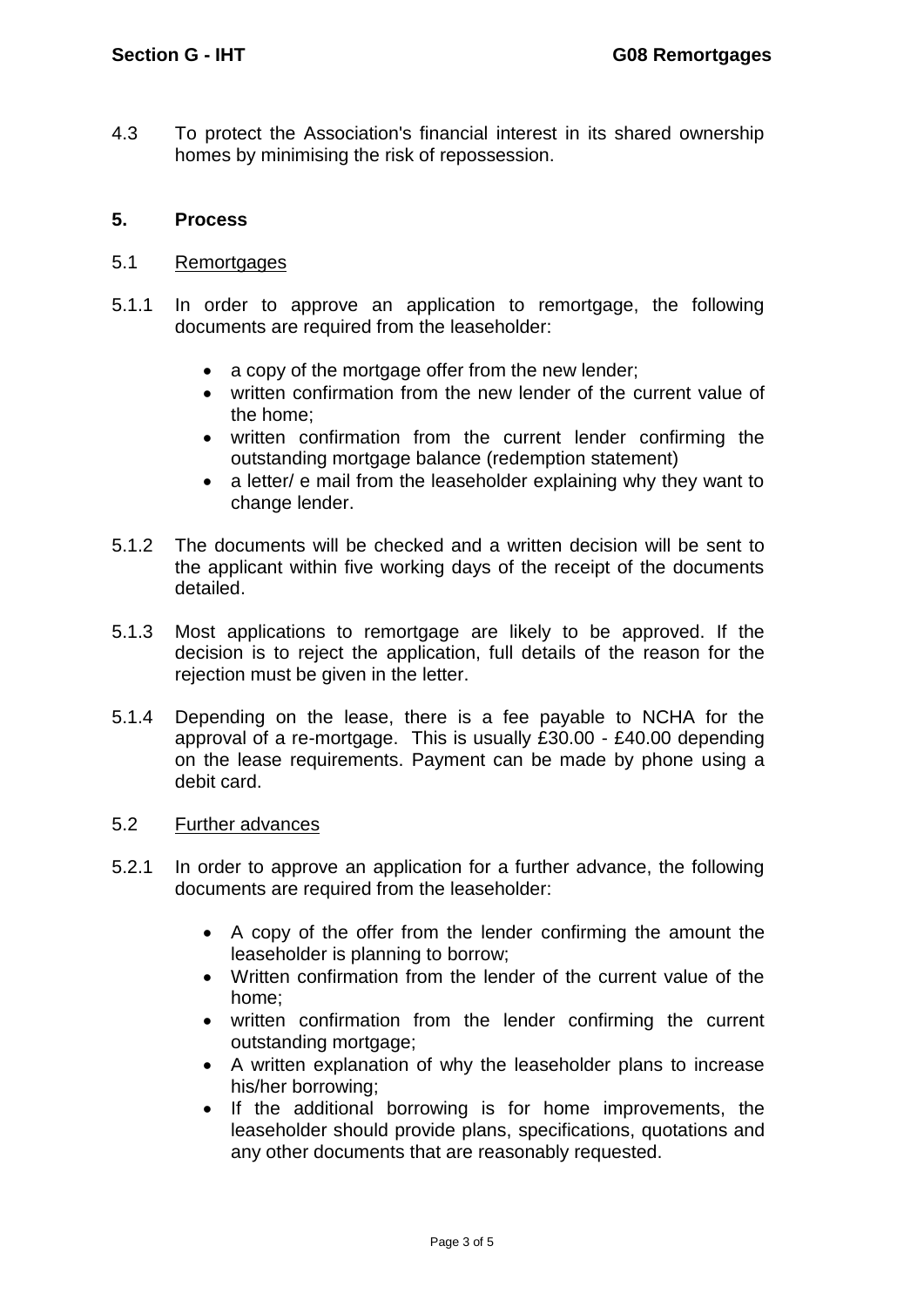- 5.2.2 Requests for further advances in order to consolidate other debts will not normally be allowed. In exceptional circumstances, such requests may be considered, and the following documents must be provided by the applicant, in addition to the documents
	- Detailed income and expenditure account for the household;
	- breakdown of the debts to be consolidated:
- 5.2.3 The documents will be checked to ensure the new total borrowing does not exceed 75% of the value of the leaseholder's share.
- 5.2.4 A written decision on the request for a further advance will be sent to the applicant within five working days of the receipt of all the documents.
- 5.2.5 If the decision is to reject the application, full details of the reason for the rejection must be given in the letter.
- 5.3 Remortgage and further advance
- 5.3.1 In order to approve an application for a remortgage and further advance, the following documents are required from the leaseholder:
	- A copy of the offer from the new lender confirming the amount the leaseholder is planning to borrow;
	- Written confirmation from the new lender of the current value of the home;
	- written confirmation from the current lender confirming the current outstanding mortgage;
	- A written explanation of why the leaseholder plans to increase his/her borrowing;
	- If the additional borrowing is for home improvements, the leaseholder should provide plans, specifications, quotations and any other documents that are reasonably requested.
- 5.3.2 Requests for further advances in order to consolidate other debts will not normally be allowed, but in exceptional circumstances this can be considered on receipt of the documents.
- 5.3.4 The documents will be checked to ensure the new total borrowing does not exceed 75% of the value of the leaseholder's share.
- 5.3.5 A written decision on the request for a further advance will be sent to the applicant within five working days of the receipt of all the documents. **See Appendix 1**
- 5.3.6 If the decision is to reject the application, full details of the reason for the rejection must be given in the letter.